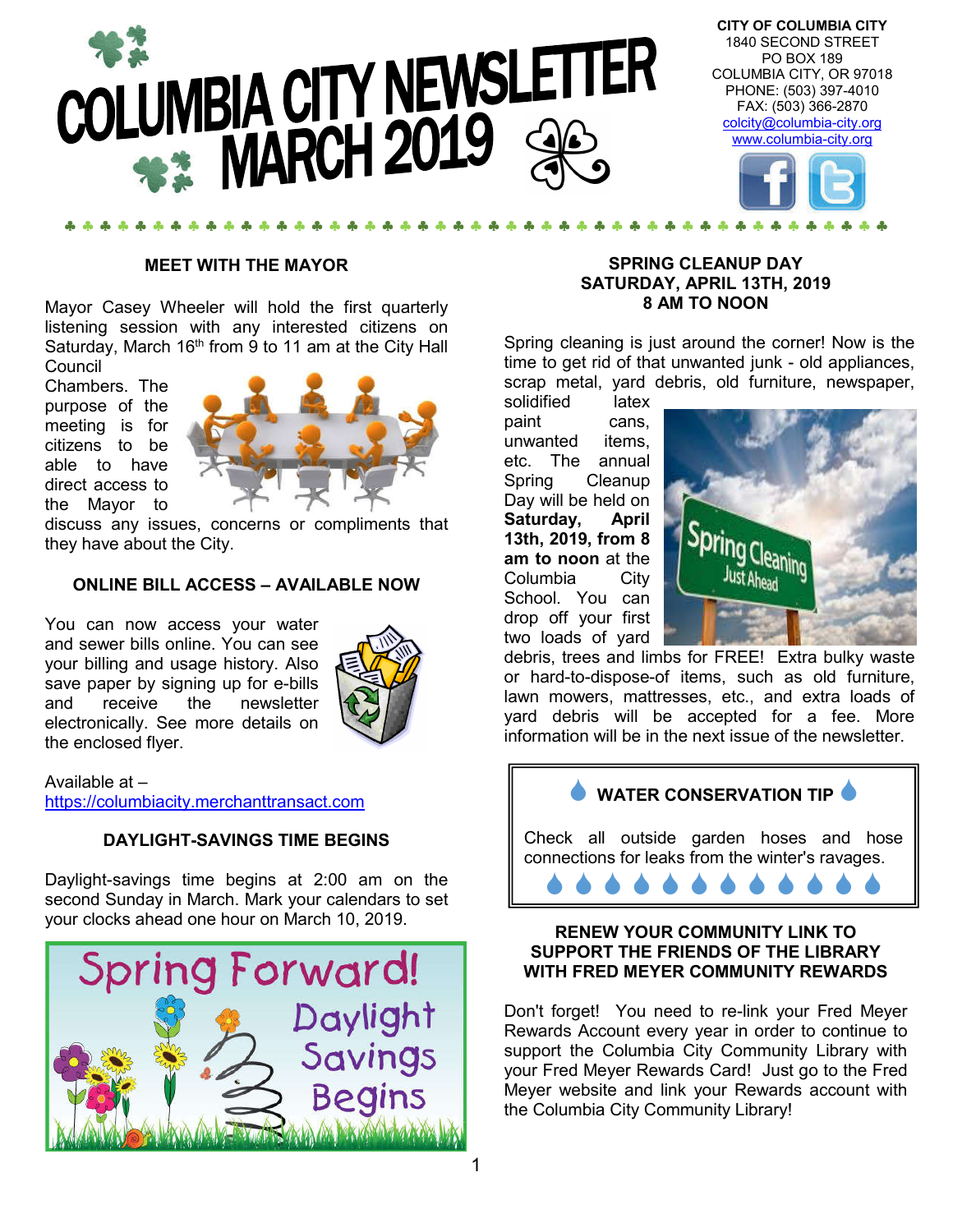#### **CODE ENFORCEMENT REMINDERS**

- The outdoor storage of junk, rubbish, trash, and debris upon private property, alleys and streets is prohibited.
- Burning household garbage or trash is prohibited.
- Sewer systems are designed to handle used water, human body waste, and toilet paper. Disposing of dental floss, diapers, wipes, shop rags, grease, feminine products, plastic gloves, and other items into the sewer system is strictly prohibited.
- Property owners must keep sidewalks clear.



#### **ST. PATRICK'S DAY DINNER AT CAPLES HOUSE MUSEUM**

Enjoy corned beef and cabbage, mashed Irish

potatoes and dinner rolls. Irish song sing-a-long after dinner. **Saturday, March 17, 2019 at 6 pm, at the Caples House Museum, 1925 First Street.** Adults \$20/Children 12 and under \$10.Registration is required by March 15. To register, please send an email to CaplesHouse@comcast.net or call (503) 397-5390.



#### **A LOCAL SHOWCASE FOR TRILLIUM**

From March through June, large-flowered trilliums bloom gracefully on the forest floor throughout Jim Bundy Memorial Park. The trillium has a large, often white, three-petaled flower above three broad leaves. Along with its three sepals, it's easy to see where trillium got its name. The plants are 8 - 18 inches high with a stem bearing a 2 - 4 inch flower. The white flowers turn pink with age. They grow in rich wooded areas, and trillium is often the first wildflower noticed by casual walkers as other spring wildflowers are much less apparent.

**Trillium flowers should never be picked.** The three leaves below the flower are the plant's only

food source and a picked trillium may die or take many years to recover. Trillium plants take 6 years to grow from seeds to flowers.

Trillium is one of many plants whose seeds are

spread by ants and mice. Trillium seeds have a fleshy organ called an elaiosome that attracts ants. The ants take the seeds to their nest, where they eat the elaiosomes and put the seeds in their



garbage, where they are protected until they germinate. They also get the added bonus of growing in a medium made richer by the ant garbage.

### COMMUNITY HALL

#### Rent it for your next event!

Wedding Reception Baby Shower Family or Class Reunion Rummage Sale Holiday Bazaar Birthday Party Retirement Party Basketball/Volleyball Fun Memorial Service **Banquet** Crafting Group



\$20.00/hour or \$200/full day \$30 food/beverage fee \$200 liquor fee

www.columbia-city.org Call (503) 397-4010 for availability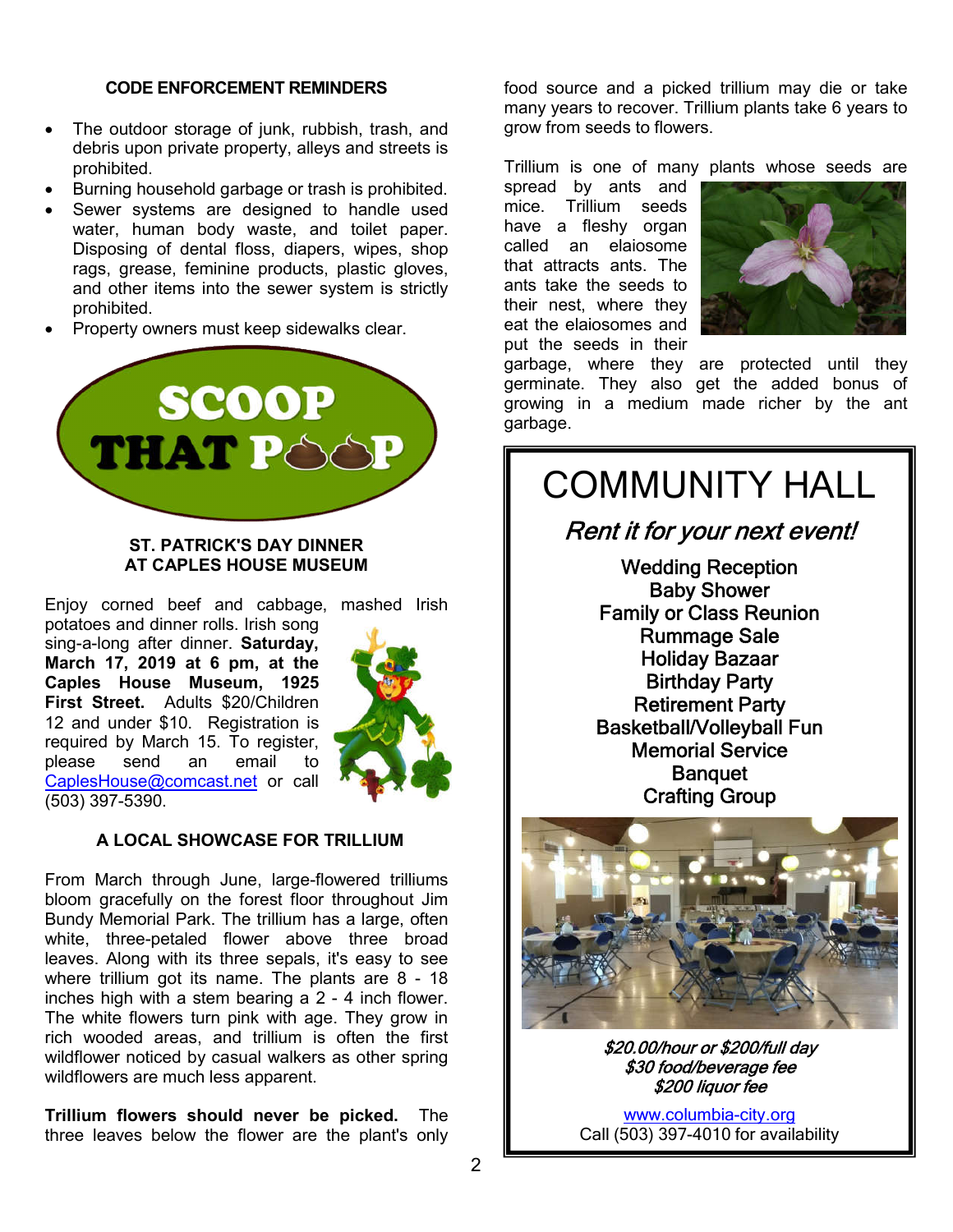

The library needs a two or four drawer file cabinet that locks and a new public use computer. Contact the library if you have any of these items you would be willing to donate.

**Columbia County Reads:** The libraries in the county are reading Phillip Margolin's *Worthy Brown's Daughter* (fiction) and Gregory Nokes' *Breaking* 

*Chains (*nonfiction)*.* Both books cover the story of a black man whose daughter was kept as a slave after they were brought to Oregon in 1844. Both authors will be speaking in four libraries April 25, 26, and 27. Watch for exact times and locations in next month's newsletter.



**Second Hand Prose:** We have a lot of music CDs available for sale at \$2.00 each. We also have a selection of movies and gently used book for purchase!

**Dolly Parton Imagination Library:** We launched the Dolly Parton Imagination Library (DPIL) in Columbia County in July 2018. DPIL sends a hardcover book each month for children from birth to age five, free of charge to the family. 864 children are enrolled and our library has committed \$250 a year for three years to help fund the program. You can donate to United Way with a memo of DPIL to support the program. Sign up information for eligible children is available at the library.

**New Books at the Library:** We added 123 items to the library during the past month. Some recent additions to our library include:

*Grit: The Power of Passion and Perseverance* by Angela Duckworth (NYT best seller)

*Blackberry Bakery Gluten-Free* by Karen Morgan

*The Chronicles of Narnia* by C.S. Lewis (audiobooks of entire series)

*The Golden Tresses of the Dead* by Alan Bradley (NYT best seller)

*A Dog's Way Home* by W. Bruce Cameron (NYT best seller)

*The Paragon Hotel* by Lyndsay Faye *Where the Crawdads Sing* by Delia Owens (NYT best seller) *Juror #3* by James Patterson (NYT best seller) *The House Next Door* by James Patterson (NYT best seller) *Target Alex Cross* by James Patterson *Charlie Wilson's War (*video) *A Fish Called Wanda (*video) *The Green Mile (*video)

> **Library Hours** Monday through Thursday 3-6 pm Saturday 10 am-2 pm

**City Celebration Planning Meeting** Tuesday, March 12 – 6:30 pm **Friends of the Library Meeting** Monday, March 18 - 6 pm **Novel Quilters** Wednesday, March 20 - 6:30 pm **Mystery Book Club** Wednesday, March 27 - 7 pm

2000 Second Street / PO Box 189 / Columbia City 503-366-8020 / ccclibrary@live.com Reach our catalog: https://columbiacitycommunitylibrary.follettdestiny.com

#### **CITY HALL IS A COLLECTION POINT FOR BOX TOP\$ FOR EDUCATION**

Help support our local schools by clipping the "Box Tops for Education" and dropping them off at City Hall. Each Box Top clipping is worth 10 cents. Box Tops for Education can be



found on hundreds of product packages. Some Box Top Certificates or other offers have extra bonus values. Visit www.boxtops4education.com/about for more information about the program.

#### **BUDGET COMMITTEE VACANCY**

We currently have one vacancy on the Columbia City Budget Committee. The Budget Committee meets at least once annually to review the proposed budget, hear public testimony, and approve a budget for submission to the City Council. Budget Committee terms are for a period of three years. Applicants must reside within the City. If interested, please inquire at City Hall.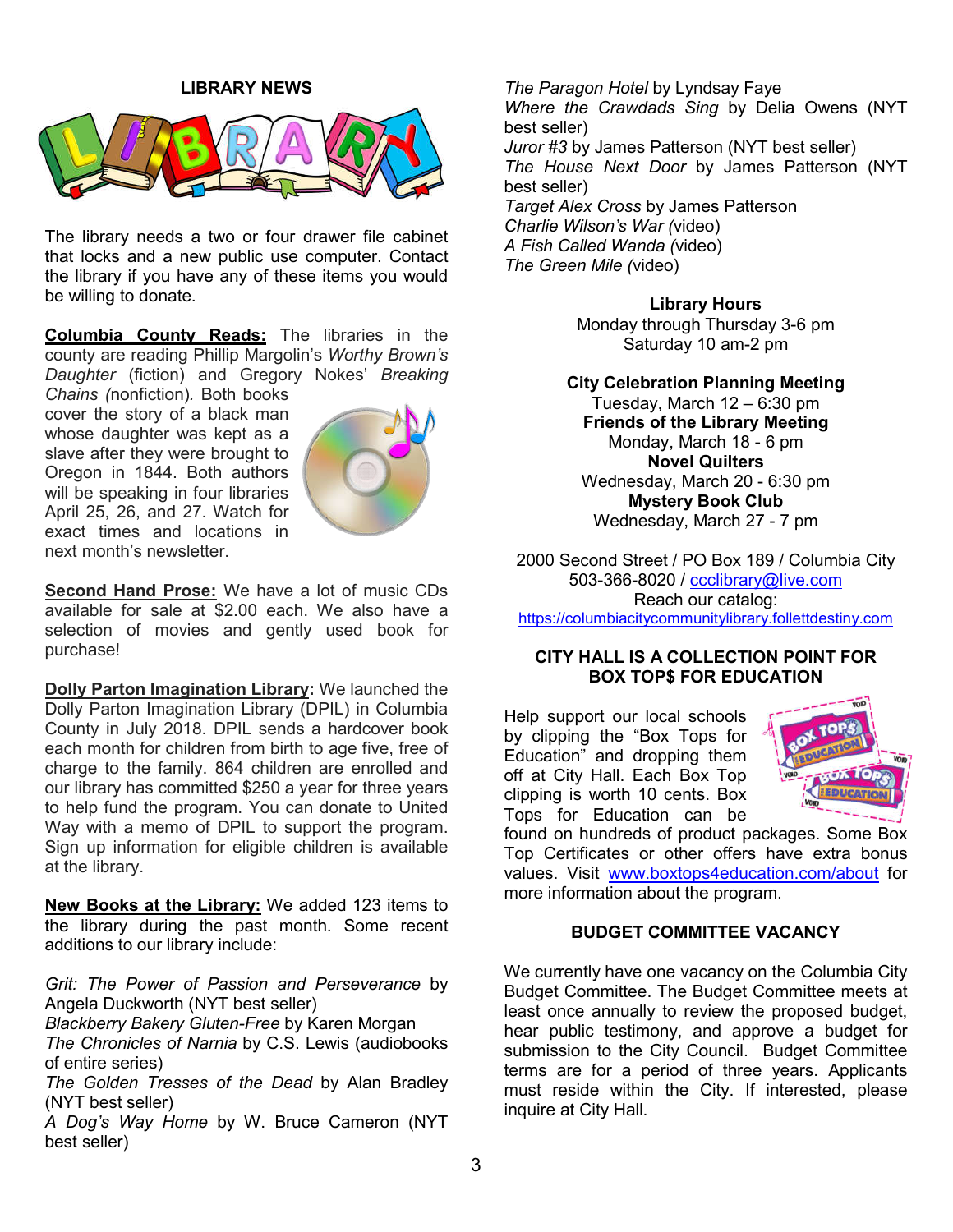#### **RECEIVE CITY COMMITTEE AGENDAS AND MEETING MINUTES BY EMAIL**

For those interested in receiving agendas and/or minutes from our various City Committees, or from our Regular City Council Meetings, please let us know. You can receive these materials, via email, from activities of the City Council, Audit Committee, Budget Committee, Building Appeals Board, Hazard Mitigation Planning Group, Parks Committee, Streets Committee, and the Water and Sewer Committee.<br>If interested, please send an email

If interested, please send an email to colcity@columbia-city.org to be added to these distribution lists. When emailing, please specify if you would like to be added to either the "Minutes" or the "Agenda" list, or if you would like to be added to both. These lists are a great way to stay informed with what is happening within your local government!



#### **OPEN BURNING PERIOD FOR YARD DEBRIS BURN PERMITS ARE REQUIRED!**

The next **biannual burn period will begin on Saturday, April 6th and end on Sunday, April 21st**. The burn period is for yard debris only, and burn barrels are prohibited. Yard debris is lawn clippings, leaves, brush, trimmings, prunings, sawdust and wood scraps. It is **not** dirt, gravel, paper, plastic, metal, rocks, bricks, sod, or food waste.

**Burn permits are required prior to burning!**  Permits may be obtained at City Hall, at any Fire Station within the Columbia River Fire & Rescue District, or online at www.crfr.com. Permits are valid for one year and are free of charge. Please remember

you must call the "Burn Line" at (503) 397-4800 each day to see if it is a burn day.

You must follow these basic rules for proper open burning:

- □ You must have a garden hose, or a shovel and a five-gallon bucket of water, at all times and the fire must **NOT** be left unattended at any time until out.
- □ Yard and garden trimmings must be cut and piled no larger than six feet wide by four feet high.
- $\Box$  The ground must be cleared not less than ten feet around the burning area. There must be a separation of 50 feet between the burn pile and any structure, trees, vehicle or property line if the burn pile is greater than three feet in diameter; and a 25 foot separation if the burn pile is less than three feet in diameter.
- □ The fire must not adversely affect neighbors (smoke).
- □ It must be done during daylight hours and on a designated burn day.



Have questions? Please call the Fire Marshall, at (503) 543-5026.

#### **BIRD FEEDER RAFFLE**

Columbia City resident John Weinman generously donated a hand crafted bird feeder to the City. Tickets are \$1.00 each or 6 tickets for \$5.00. Come to City Hall to get your tickets and take a look at this beautiful example of craftsmanship. The winning



ticket will be drawn at the City's 2<sup>nd</sup> Annual Easter Benefit Pancake Breakfast on Saturday, April 20, 2019. Proceeds benefit the continuing needs of the Columbia City Community Hall.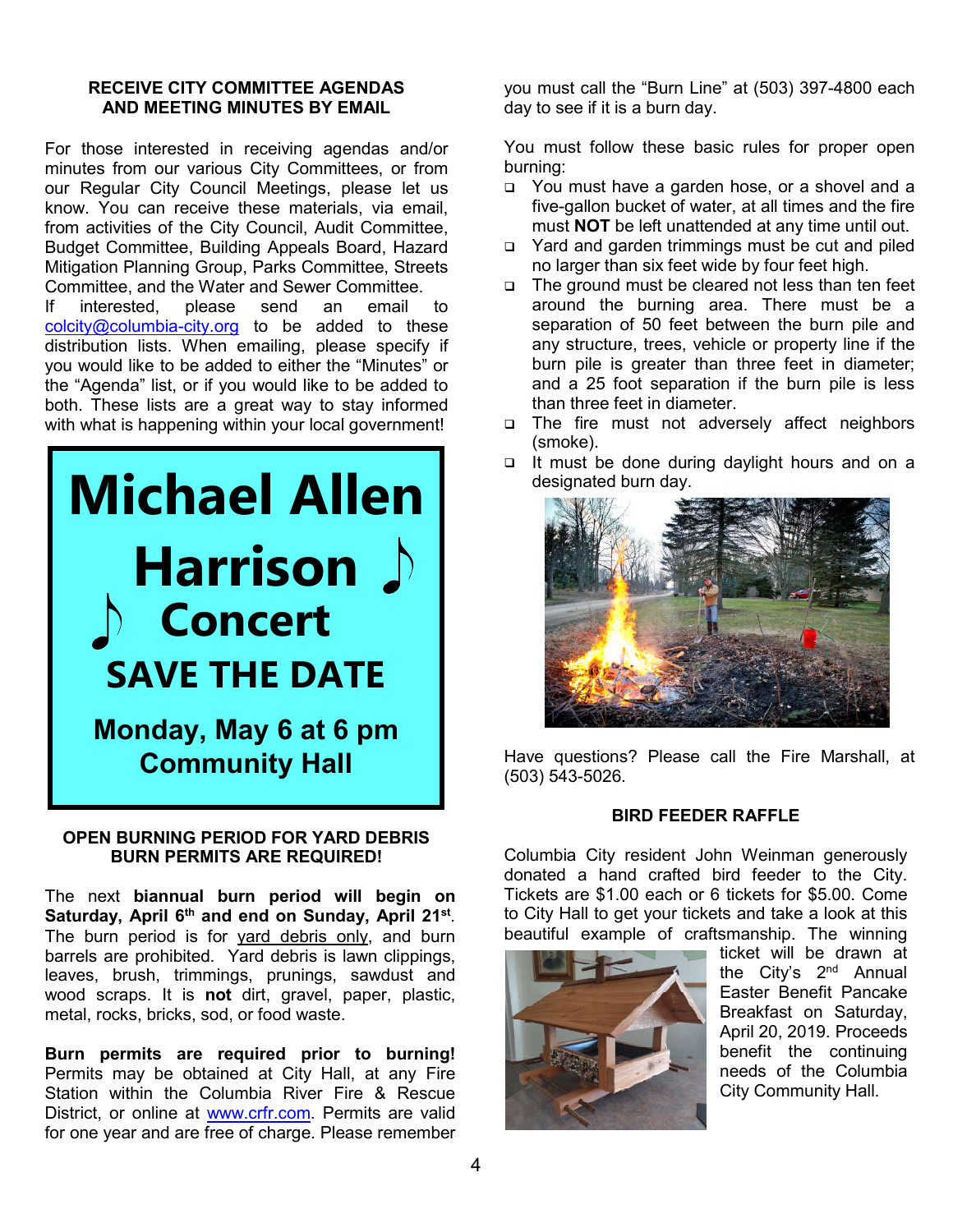#### **COMING SOON! THIRD AND I STREET DRYWELL PROJECT**

The City Council recently awarded a contract to



Olson, LLC, for the abandonment of existing city drywells in the Third and I Street areas. The work is expected to commence within the early spring time frame, with completion projected

during the summer. The work will involve storm water improvements; to include piping, new catch basin, and the abandonment of existing drywells. This project is an important component in protecting the City's water sources. Funding for this project includes a \$30,000.00 Safe Drinking Water Revolving Loan Fund Grant.

#### **ADU & CORNER LOT DUPLEX DEVELOPMENT CODE AMENDMENTS PROPOSED**

On March 19, 2019 at 6:30 p.m. the Planning Commission will hold a public hearing to review proposed amendments to the Columbia City Development Code related to Chapter 7.112 Accessory Dwelling Units and Chapters 7.45 and 7.50 (R-2 and R-3) zones.

The purpose of the code amendments is to 1) ensure accessory dwelling unit regulations are consistent with recent state law changes to promote affordable housing options and 2) add design standards to ensure duplex development on corner lots are consistent with the single family character in Columbia City. If approved the changes will be recommended to the City Council.



The City Council will do a first reading of the ordinance on Thursday, April 4, 2019 and a second reading will occur on Thursday, April 18, 2019. Both meetings will start at 6:00 p.m.

Interested persons are invited to submit written testimony prior to any of the meetings or in person at the meetings. Public testimony, recommendations and decisions on the above public meeting items must be based on findings that a specific set of criteria have been or have not been met. Comments submitted in regard to these matters should be directed toward applicable sections of Title 7 of the Columbia City Development Code. 7.160.060 (Procedures for Decision Making: Legislative). Any person that submits written or oral comments shall receive notice of the decision. Failure to raise an issue at the hearings or by letter or failure to be specific enough to give City Council the opportunity to respond to the issue precludes appeal to the Land Use Board of Appeals (LUBA) based on that issue.

The proposed amendments and all related documents will be available for review at City Hall located at 1840 Second Street, Columbia City, Oregon. Copies can also be purchased at cost.

#### **PHONE BOOK DELIVERIES**

Recently the 2019/2020 Yellow Book® was delivered

to residents in Columbia City. With the ease of access to the internet and wanting to eliminate waste, residents expressed they no longer wish to receive the publication. It was brought to our attention you can stop future delivery at



www.yellowpagesoptout.com.

*Volunteers do not necessarily have the TIME; they just have the HEART. -Elizabeth Andrew*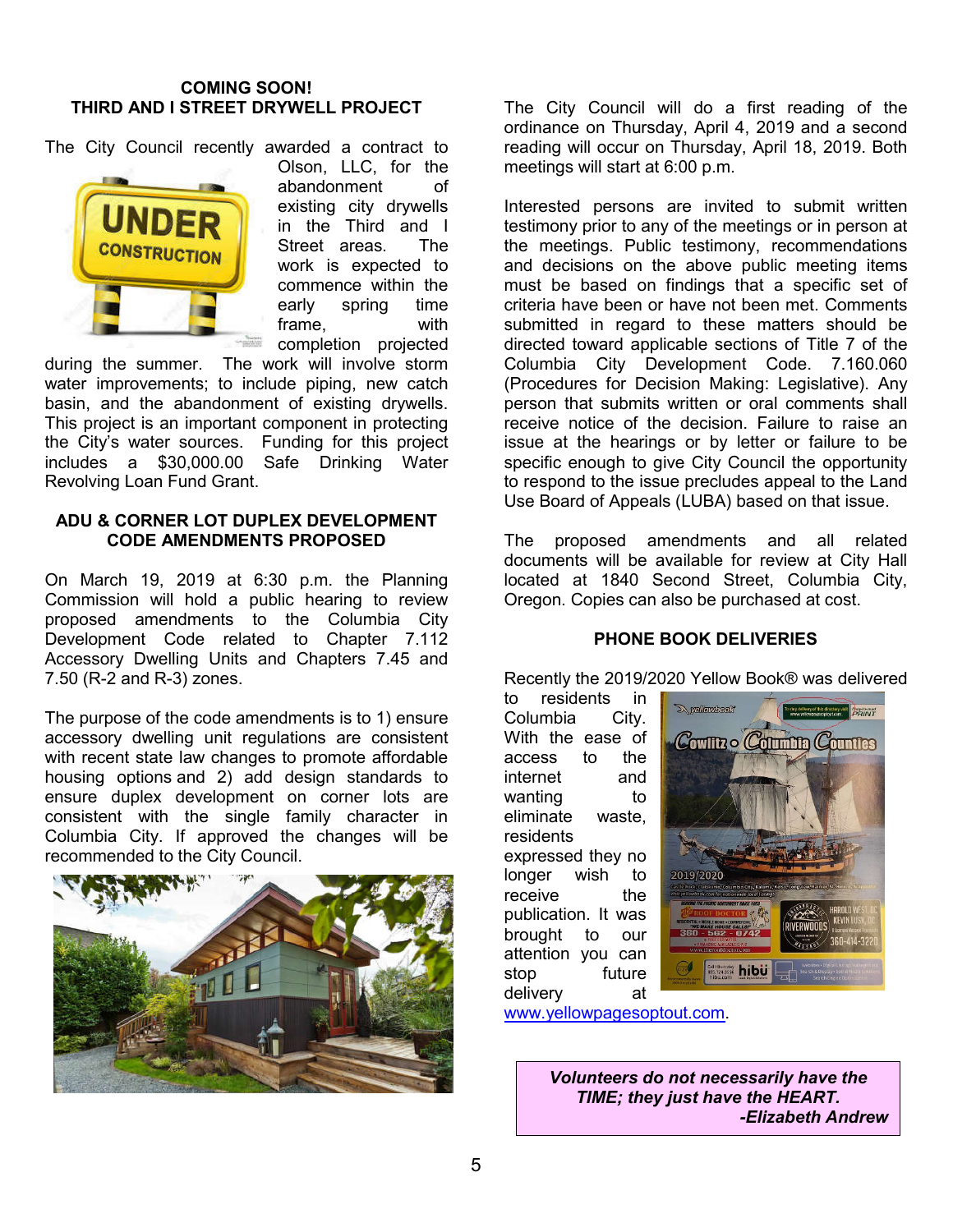#### **MONTHLY MEETING AND EVENT CALENDAR - MARCH 2019**

| March 7 <sup>th</sup> | $6:00 \text{ pm}$ |
|-----------------------|-------------------|
| March 10th            | $2:00$ am         |
| March 14th            | $6:00$ pm         |
| March 19th            | 6:30 pm           |
| March 21st            | 6:00 pm           |
| March 25th            | 6:00 pm           |

Regular City Council Meeting at City Hall Daylight Saving Time begins Municipal Court at City Hall Planning Commission Meeting at City Hall Regular City Council Meeting at City Hall Hazard Mitigation Team Meeting at City Hall



**\_\_\_\_\_\_\_\_\_\_\_\_\_\_\_\_\_\_\_\_\_\_\_\_\_\_\_\_\_\_\_\_\_\_\_\_\_\_\_\_\_\_\_\_\_\_\_\_\_\_\_\_\_\_\_\_\_\_\_\_\_\_\_\_\_\_\_\_**

**The Columbia City Veterans Park BRICK ORDER FORM**

(4" x 8" Quarry Paver Tiles)

| Purchaser Name: |  |
|-----------------|--|
| Address:        |  |
| Telephone No.:  |  |
| E-mail:         |  |

Please spell out in the above space exactly how you would like your brick to appear. Maximum 17 character spaces per line (including commas and spaces) Maximum of 3 lines of lettering

**I have double-checked the spelling on the form above and would like the brick engraved as I have it.**

 **PRICE: \$75.00 per brick \_\_\_\_\_\_\_\_\_\_\_\_\_\_\_\_\_\_\_\_\_\_\_\_\_\_\_\_\_\_\_\_\_\_\_\_\_\_ (4" x 8" Quarry Paver Tiles)**

 **Signature**

Make checks payable to Columbia City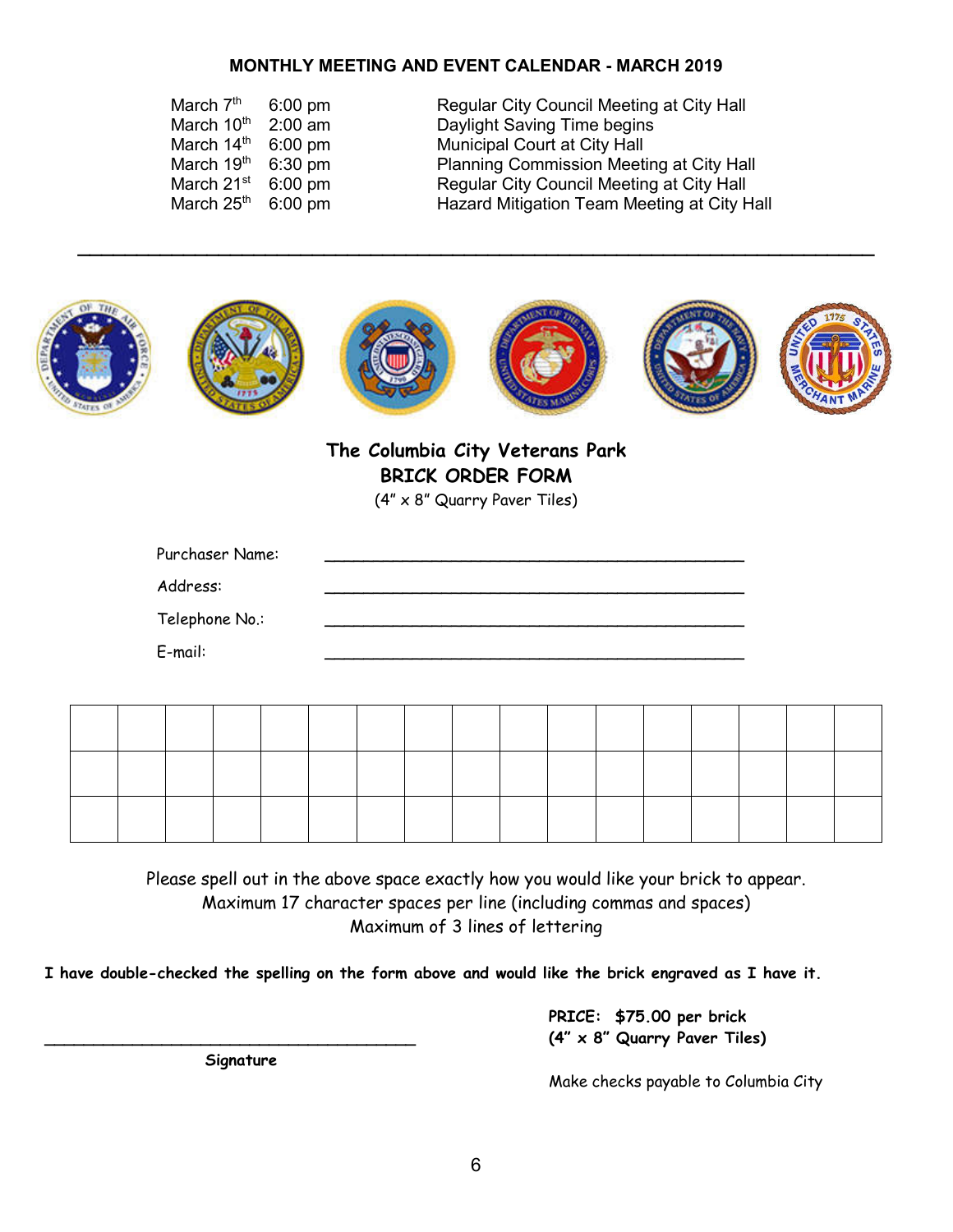# Easter Benefit Breakfast

## Strawberries, pancakes, ham & eggs!

### MENU:

Breakfast includes a generous slice of ham, scrambled eggs, and two fluffy pancakes topped with strawberries & whipped cream. Breakfast is served with orange juice and choice of coffee or milk.



### *Saturday, April 20, 2019 - 7 am to 10 am Columbia City Community Hall 1850 Second Street*

All proceeds benefit the Columbia City Community Hall